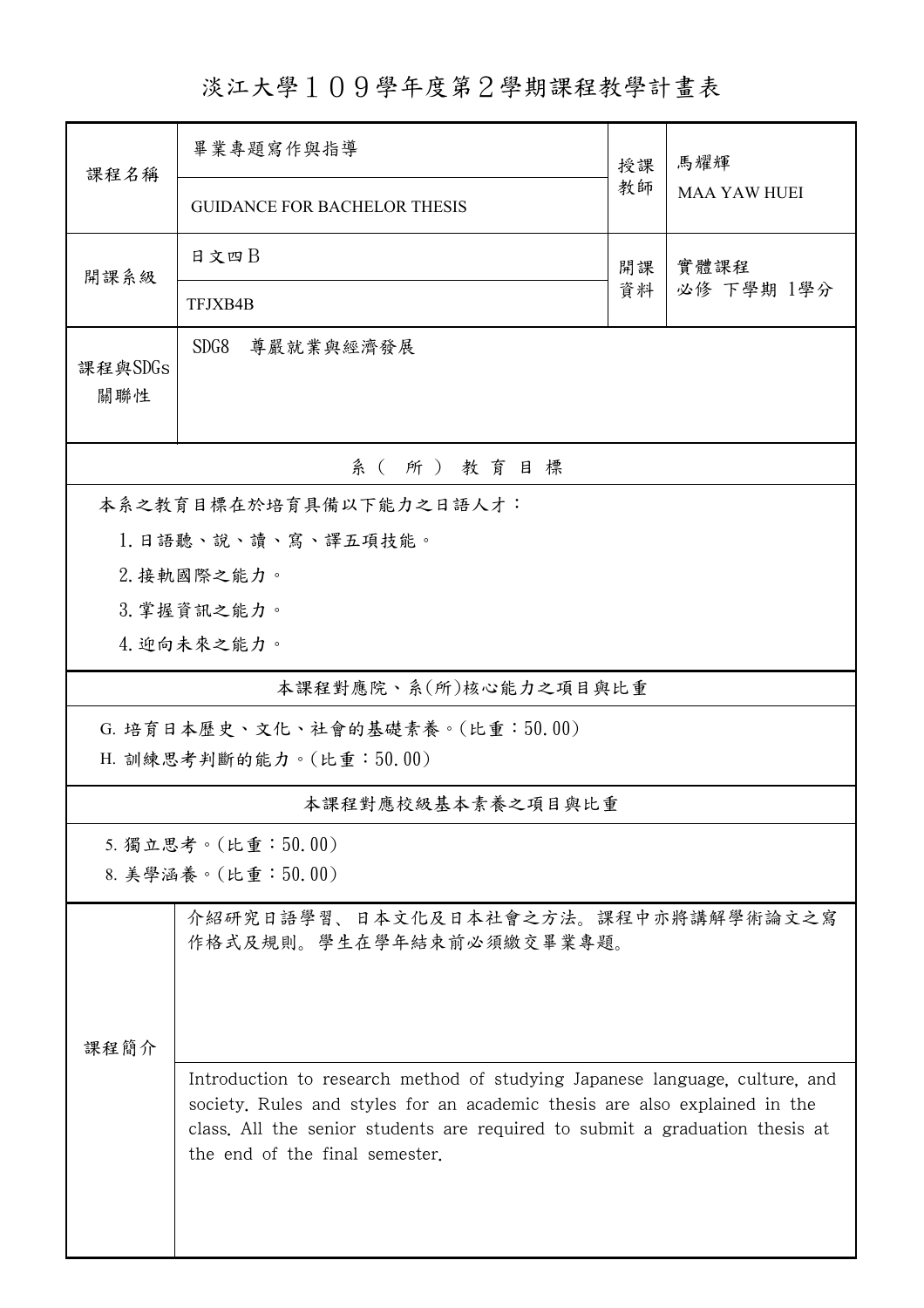## 本課程教學目標與認知、情意、技能目標之對應

將課程教學目標分別對應「認知(Cognitive)」、「情意(Affective)」與「技能(Psychomotor)」 的各目標類型。

一、認知(Cognitive):著重在該科目的事實、概念、程序、後設認知等各類知識之學習。

二、情意(Affective):著重在該科目的興趣、倫理、態度、信念、價值觀等之學習。

三、技能(Psychomotor):著重在該科目的肢體動作或技術操作之學習。

| 序<br>號         | 教學目標(中文)                                                                           |                            |            | 教學目標(英文)                                                                                                                                                                                                                                                                                                                             |                   |  |  |  |  |
|----------------|------------------------------------------------------------------------------------|----------------------------|------------|--------------------------------------------------------------------------------------------------------------------------------------------------------------------------------------------------------------------------------------------------------------------------------------------------------------------------------------|-------------------|--|--|--|--|
| $\mathbf{1}$   | 1.了解日本文學、日語學習(日本<br>語教育)、日本社會、文化之現況<br>與研究方法<br>2.了解學術論文之日文基本寫作格<br>式及合乎邏輯之推論方法、規則 |                            |            | 1. This class focuses on learning the methods of<br>researching in literature, education and culture of<br>Japanese.<br>2. Through this class, students will learn the basic<br>abilities to write a formal paper, including<br>organizing, collecting and analyzing data, expressing<br>critical thinking and drawing a conclusion. |                   |  |  |  |  |
|                | 教學目標之目標類型、核心能力、基本素養教學方法與評量方式                                                       |                            |            |                                                                                                                                                                                                                                                                                                                                      |                   |  |  |  |  |
| 序<br>號         | 目標類型                                                                               | 院、系 $(\kappa)$<br>核心能力     | 校級<br>基本素養 | 教學方法                                                                                                                                                                                                                                                                                                                                 | 評量方式              |  |  |  |  |
| 1              | 認知                                                                                 | <b>GH</b>                  | 58         | 講述                                                                                                                                                                                                                                                                                                                                   | 作業、討論(含課<br>堂、線上) |  |  |  |  |
|                | 授課進度表                                                                              |                            |            |                                                                                                                                                                                                                                                                                                                                      |                   |  |  |  |  |
| 週次             | 日期起訖                                                                               | 內 容 (Subject/Topics)<br>備註 |            |                                                                                                                                                                                                                                                                                                                                      |                   |  |  |  |  |
| $\mathbf{1}$   | $110/02/22$ ~<br>110/02/28                                                         | 文章要點掌握練習                   |            |                                                                                                                                                                                                                                                                                                                                      |                   |  |  |  |  |
| $\overline{2}$ | $110/03/01$ ~<br>110/03/07                                                         | 文章要點掌握練習                   |            |                                                                                                                                                                                                                                                                                                                                      |                   |  |  |  |  |
| 3              | $110/03/08$ ~<br>110/03/14                                                         | 文章要點掌握練習                   |            |                                                                                                                                                                                                                                                                                                                                      |                   |  |  |  |  |
| 4              | $110/03/15$ ~<br>110/03/21                                                         | 文章要點掌握練習                   |            |                                                                                                                                                                                                                                                                                                                                      |                   |  |  |  |  |
| 5              | $110/03/22$ ~<br>110/03/28                                                         | 文章要點掌握練習                   |            |                                                                                                                                                                                                                                                                                                                                      |                   |  |  |  |  |
| 6              | $110/03/29$ ~<br>110/04/04                                                         | 期中作業                       |            |                                                                                                                                                                                                                                                                                                                                      |                   |  |  |  |  |
| 7              | $110/04/05$ ~<br>110/04/11                                                         | 期中作業                       |            |                                                                                                                                                                                                                                                                                                                                      |                   |  |  |  |  |
| 8              | $110/04/12$ ~<br>110/04/18                                                         | 期中作業                       |            |                                                                                                                                                                                                                                                                                                                                      |                   |  |  |  |  |
| 9              | $110/04/19$ ~<br>110/04/25                                                         | 期中作業                       |            |                                                                                                                                                                                                                                                                                                                                      |                   |  |  |  |  |
| 10             | $110/04/26$ ~<br>110/05/02                                                         | 期中考試週                      |            |                                                                                                                                                                                                                                                                                                                                      |                   |  |  |  |  |
| 11             | $110/05/03$ ~<br>110/05/09                                                         | 期末作業                       |            |                                                                                                                                                                                                                                                                                                                                      |                   |  |  |  |  |
| 12             | $110/05/10$ ~<br>110/05/16                                                         | 期末作業                       |            |                                                                                                                                                                                                                                                                                                                                      |                   |  |  |  |  |